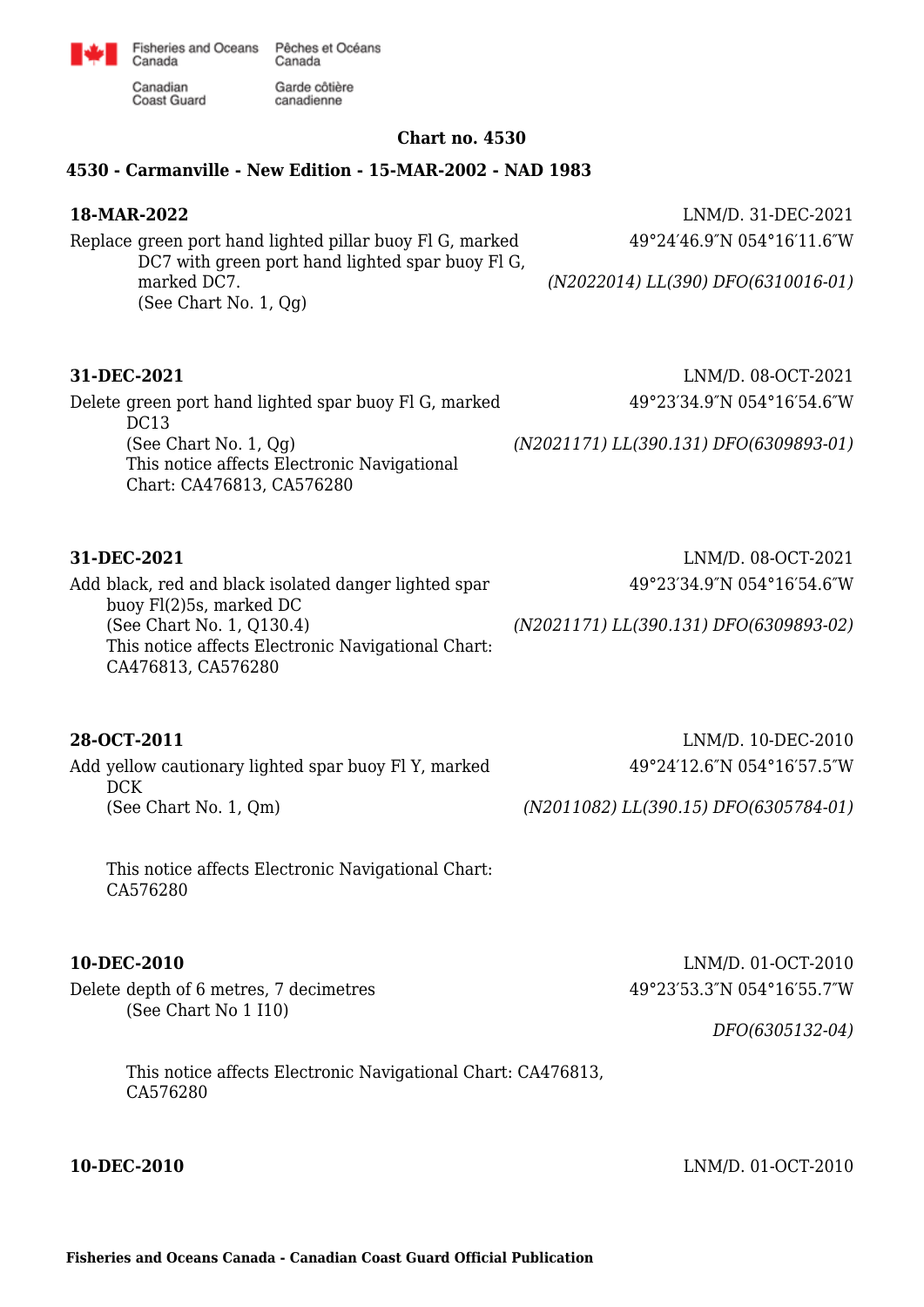

Garde côtière

canadienne

Canadian Coast Guard

Canada

**Chart no. 4530**

49°23′53.9″N 054°16′55.0″W

*DFO(6305132-05)*

(See Chart No 1 I10)

Add depth of 5 metres, 5 decimetres

This notice affects Electronic Navigational Chart: CA476813, CA576280

Add depth of 3 metres, 9 decimetres (See Chart No 1 I10)

**10-DEC-2010** LNM/D. 01-OCT-2010 49°23′50.7″N 054°16′46.9″W

*DFO(6305132-06)*

49°24′40.9″N 054°16′13.7″W

This notice affects Electronic Navigational Chart: CA576280

**10-DEC-2010** LNM/D. 01-OCT-2010

Add depth of 7 metres, 3 decimetres (See Chart No 1 I10)

> This notice affects Electronic Navigational Chart: CA476813, CA576280

Add depth of 8 metres, 3 decimetres (See Chart No 1 I10)

**10-DEC-2010** LNM/D. 01-OCT-2010 49°25′20.2″N 054°15′39.9″W

*DFO(6305132-10)*

*DFO(6305132-08)*

This notice affects Electronic Navigational Chart: CA476813, CA576280

Delete depth of 3 metres, 7 decimetres (See Chart No 1 I10)

**10-DEC-2010** LNM/D. 01-OCT-2010 49°24′16.9″N 054°16′17.9″W

*DFO(6305132-11)*

This notice affects Electronic Navigational Chart: CA476813, CA576280

**10-DEC-2010** LNM/D. 01-OCT-2010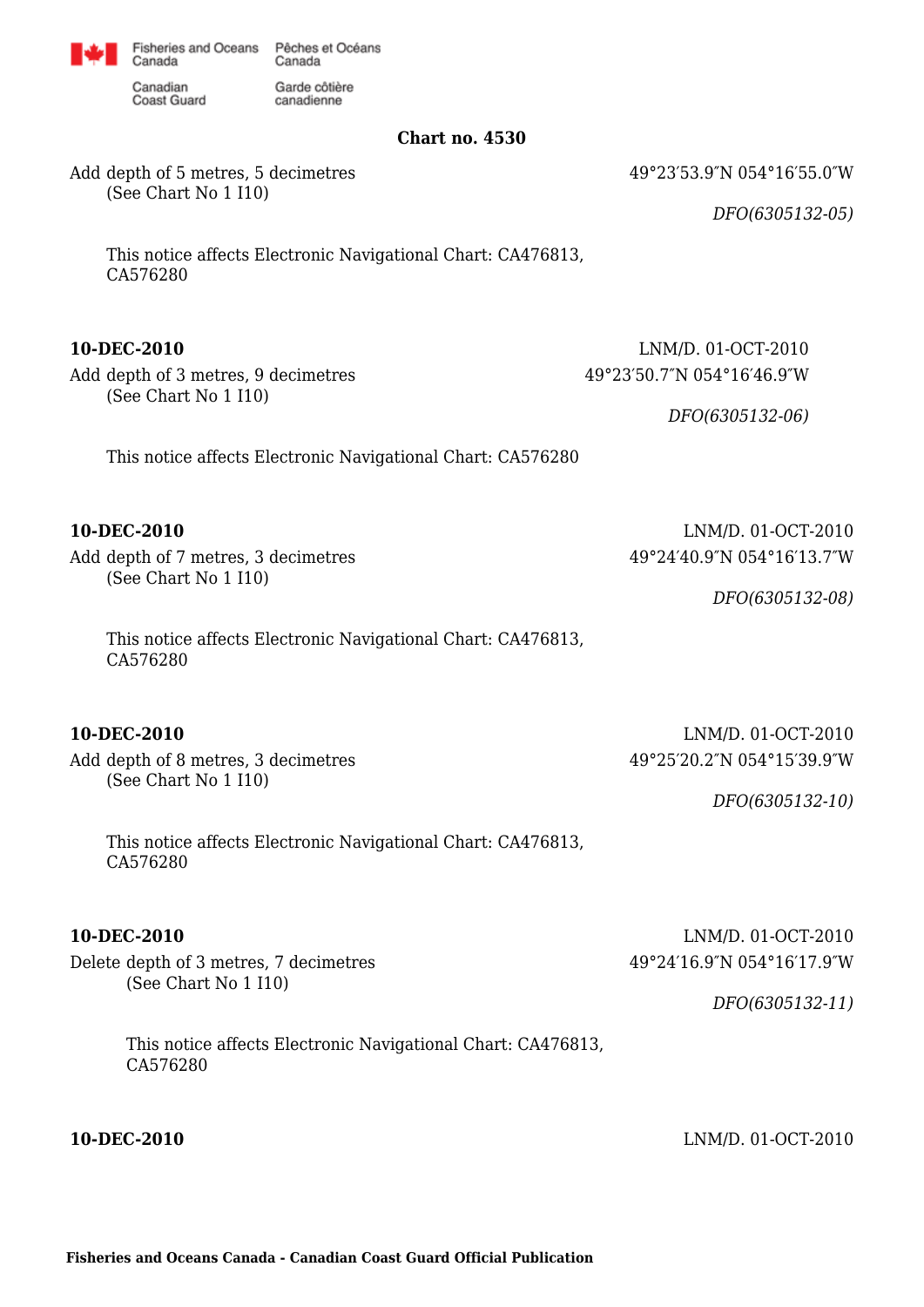

Garde côtière

canadienne

Canadian Coast Guard

Canada

**Chart no. 4530**

49°24′16.0″N 054°16′17.7″W

Add depth of 2 metres, 1 decimetre (See Chart No 1 I10)

*DFO(6305132-12)*

This notice affects Electronic Navigational Chart: CA476813, CA576280

## **4530 - Hamilton Sound: Eastern Portion / Partie-est - New Edition - 15-MAR-2002 - NAD 1983**

| 18-MAR-2022<br>Replace green port hand lighted pillar buoy Fl G, marked<br>DC7 with green port hand lighted spar buoy Fl G,<br>marked DC7.<br>(See Chart No. 1, Qg)                                      | LNM/D. 31-DEC-2021<br>49°24′46.9″N 054°16′11.6″W<br>(N2022014) LL(390) DFO(6310016-01)                                       |
|----------------------------------------------------------------------------------------------------------------------------------------------------------------------------------------------------------|------------------------------------------------------------------------------------------------------------------------------|
| 31-DEC-2021<br>Add black, red and black isolated danger lighted spar<br>buoy Fl(2)5s, marked DC<br>(See Chart No. 1, Q130.4)<br>This notice affects Electronic Navigational Chart:<br>CA476813, CA576280 | LNM/D. 08-OCT-2021<br>49°23′34.9″N 054°16′54.6″W<br>(N2021171) LL(390.131) DFO(6309893-02)                                   |
| 08-OCT-2021<br>Reposition red starboard hand lighted pillar buoy Fl R,<br>marked DX8<br>(See Chart No. 1, Qf)<br>This notice affects Electronic Navigational<br>Chart: CA476813                          | LNM/D. 10-SEP-2021<br>from 49°33'33.8"N 054°17'03.6"W<br>to 49°33′34.1"N 054°17′12.3"W<br>(N2021058) LL(373) DFO(6309538-01) |

Add black, yellow and black East cardinal lighted spar buoy Q(3)10s, marked DX (See Chart No. 1, Q130.3) This notice affects Electronic Navigational Chart: CA476813

**08-OCT-2021** LNM/D. 10-SEP-2021 49°34′07.7″N 054°15′55.5″W

*(N2021096) LL(372.6) DFO(6309570-01)*

**10-SEP-2021** LNM/D. 25-SEP-2020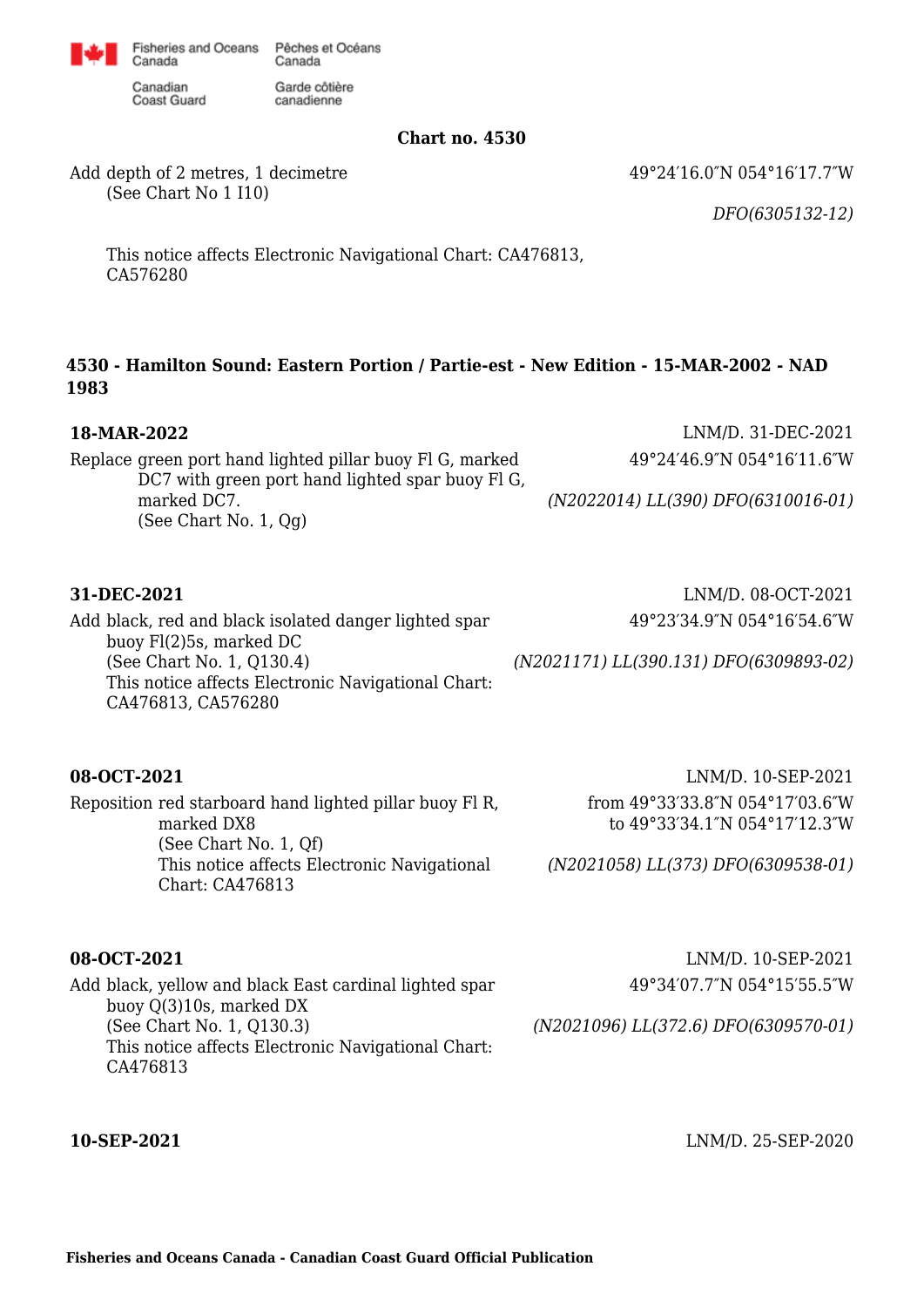Canada

Canadian **Coast Guard**  Garde côtière canadienne

Canada

Pêches et Océans

### **Chart no. 4530**

Amend Fl R to read Fl against light (See Chart No. 1, P1) This notice affects Electronic Navigational Chart: *(N2021049) LL(396.75) DFO(6309530-01)* CA376655, CA476279, CA576504 49°27′36.2″N 053°57′19.7″W

Amend Oc G to read Fl G against light (See Chart No. 1, P1) This notice affects Electronic Navigational Chart: CA376655, CA476279

**10-SEP-2021** LNM/D. 25-SEP-2020 49°27′23.1″N 053°56′28.5″W

*(N2021062) LL(399) DFO(6309541-01)*

**25-SEP-2020** LNM/D. 17-AUG-2018

Amend Fl 6s9m to read Fl 4s10m against light (See Chart No. 1, P16) This notice affects Electronic Navigational Chart: CA376655, CA476813 *(N2020073) LL(389) DFO(6309151-01)*

Add light Fl R (See Chart No. 1, P16) This notice affects Electronic Navigational Chart: *(N2018038) LL(396.75) DFO(6308330-01)* CA376655, CA476279

**15-SEP-2017** LNM/D. 25-AUG-2017

Add ON CERTAIN COPIES between 49°34′10.4″N 054°18′15.1″W ferry route (See Chart No. 1, M50) and 49°34′12.0″N 054°18′26.6″W

*DFO(6308059-01)*

Add ferry route (See Chart No. 1, M50) This notice affects Electronic Navigational Chart: CA376655, CA476813

**25-AUG-2017** LNM/D. 26-JUN-2015 joining 49°34′03.5″N 054°18′26.6″W 49°34′10.4″N 054°18′15.1″W and 49°34′14.5″N 054°18′08.1″W

*DFO(6308011-06)*

**26-JUN-2015** LNM/D. 16-JAN-2015

**Fisheries and Oceans Canada - Canadian Coast Guard Official Publication**



49°26′55.9″N 054°13′41.6″W

**17-AUG-2018** LNM/D. 15-SEP-2017 49°27′36.2″N 053°57′19.7″W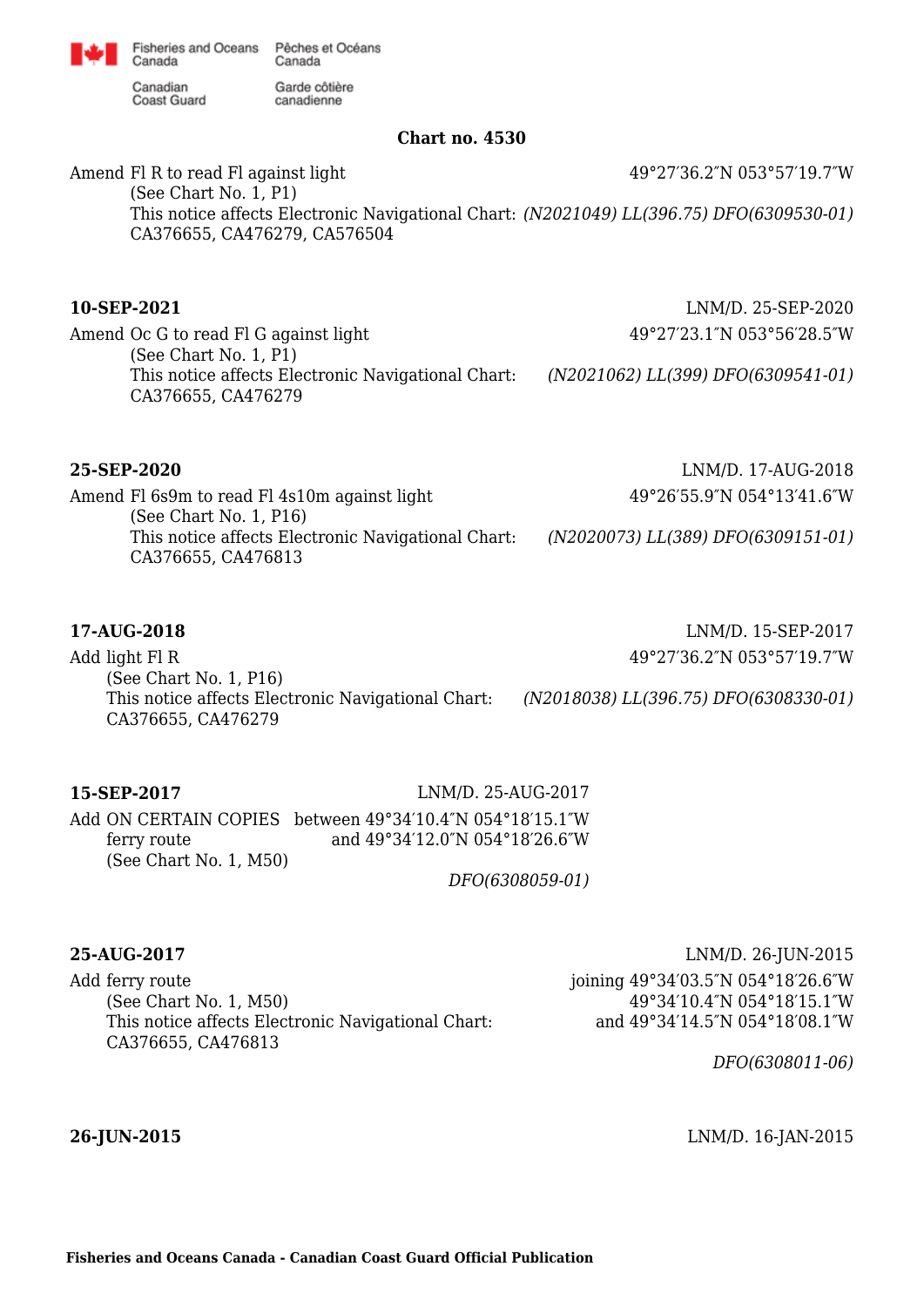

Canadian **Coast Guard** 

Canada

Garde côtière canadienne

This notice affects Electronic Navigational Chart:

### **Chart no. 4530**

between 49°27′32.7″N 053°57′22.6″W and 49°27′32.2″N 053°57′24.9″W

Add breakwater extension (See Chart No. 1, F4.1) This notice affects Electronic Navigational Chart: CA476279

Delete legend Fog Sig 30s against light (See Chart No. 1, R20)

CA276092, CA376655, CA476279

*DFO(6307149-01)*

**16-JAN-2015** LNM/D. 29-JUN-2012 49°31′49.6″N 053°51′04.8″W

*(N2014067) LL(395) DFO(6306987-01)*

Affix patch

**29-JUN-2012** LNM/D. 16-MAR-2012 49°27′19.0″N 053°57′19.0″W

*DFO(6306039-01)*

[PDF](http://www.chs-shc.gc.ca/patches/4530_PA_310849.pdf)

This notice affects Electronic Navigational Chart: CA476279

| 16-MAR-2012                                                                                 | LNM/D. 28-OCT-2011                                                                   |
|---------------------------------------------------------------------------------------------|--------------------------------------------------------------------------------------|
| Reposition red starboard hand lighted spar buoy FIR, marked<br>DX6<br>(See Chart No. 1, Qf) | from $49^{\circ}33'39.5''N$ $054^{\circ}16'49.5''W$<br>to 49°33'39.8"N 054°16'38.6"W |
|                                                                                             | LL(372.62) DFO(6305947-01)                                                           |

Delete depth of 6 metres, 7 decimetres (See Chart No 1 I10)

Add depth of 5 metres, 5 decimetres

(See Chart No 1 I10)

**10-DEC-2010** LNM/D. 01-OCT-2010 49°23′53.3″N 054°16′55.7″W

*DFO(6305132-04)*

*DFO(6305132-05)*

This notice affects Electronic Navigational Chart: CA476813, CA576280

**10-DEC-2010** LNM/D. 01-OCT-2010 49°23′53.9″N 054°16′55.0″W

This notice affects Electronic Navigational Chart: CA476813, CA576280

**10-DEC-2010** LNM/D. 01-OCT-2010

**Fisheries and Oceans Canada - Canadian Coast Guard Official Publication**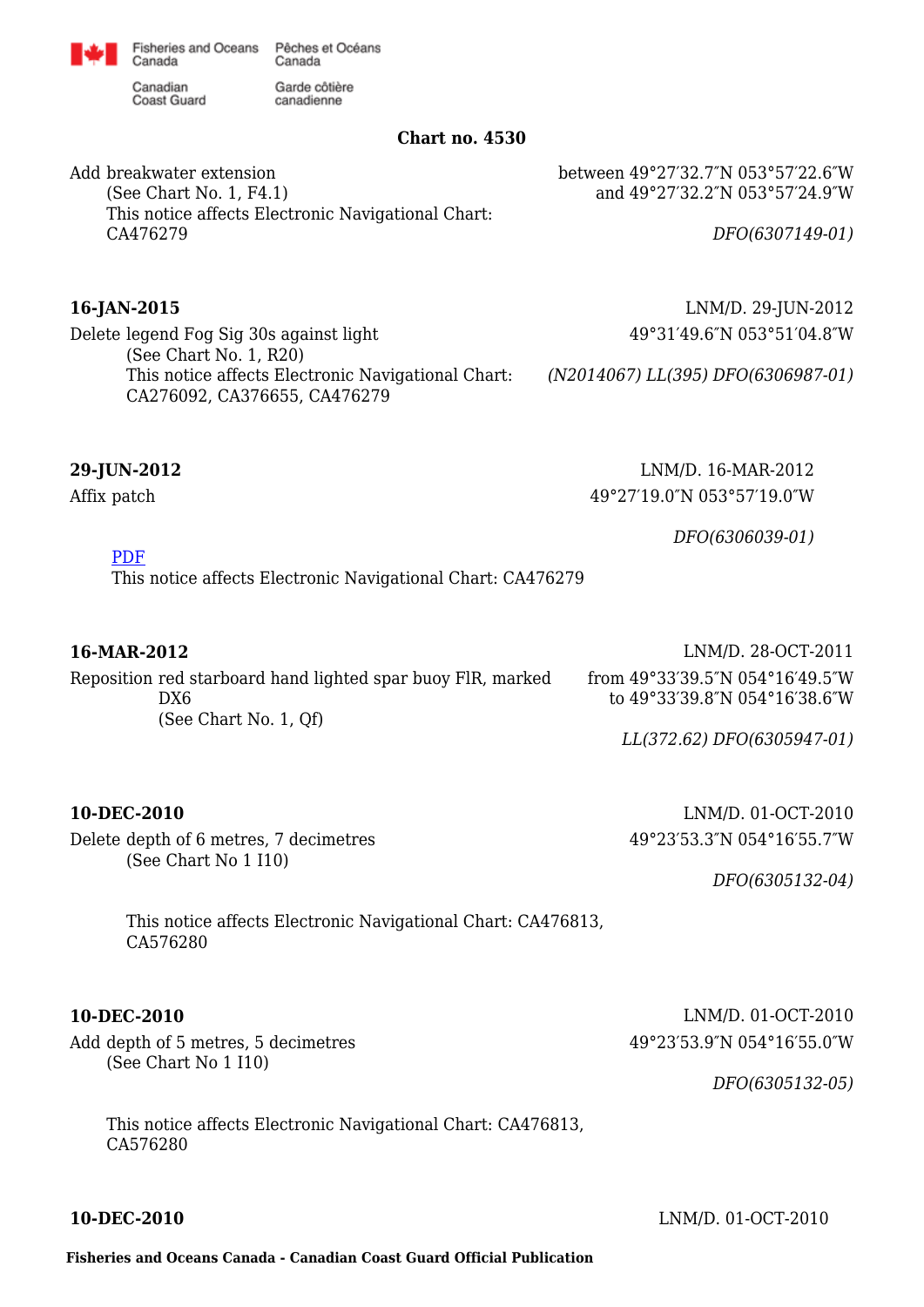

Garde côtière

canadienne

Canadian Coast Guard

Canada

**Chart no. 4530**

Delete depth of 10 metres, 1 decimetre (See Chart No 1 I10)

49°24′41.9″N 054°16′11.5″W

*DFO(6305132-07)*

This notice affects Electronic Navigational Chart: CA476813

Add depth of 7 metres, 3 decimetres (See Chart No 1 I10)

**10-DEC-2010** LNM/D. 01-OCT-2010 49°24′40.9″N 054°16′13.7″W

*DFO(6305132-08)*

This notice affects Electronic Navigational Chart: CA476813, CA576280

**10-DEC-2010** LNM/D. 01-OCT-2010

Delete depth of 8 metres, 8 decimetres 49°25′21.2″N 054°15′37.9″W (See Chart No 1 I10)

# *DFO(6305132-09)*

Add depth of 8 metres, 3 decimetres (See Chart No 1 I10)

Delete depth of 3 metres, 7 decimetres (See Chart No 1 I10)

**10-DEC-2010** LNM/D. 01-OCT-2010 49°25′20.2″N 054°15′39.9″W

*DFO(6305132-10)*

This notice affects Electronic Navigational Chart: CA476813, CA576280

**10-DEC-2010** LNM/D. 01-OCT-2010 49°24′16.9″N 054°16′17.9″W

*DFO(6305132-11)*

This notice affects Electronic Navigational Chart: CA476813, CA576280

Add depth of 2 metres, 1 decimetre (See Chart No 1 I10)

**10-DEC-2010** LNM/D. 01-OCT-2010 49°24′16.0″N 054°16′17.7″W

*DFO(6305132-12)*

This notice affects Electronic Navigational Chart: CA476813, CA576280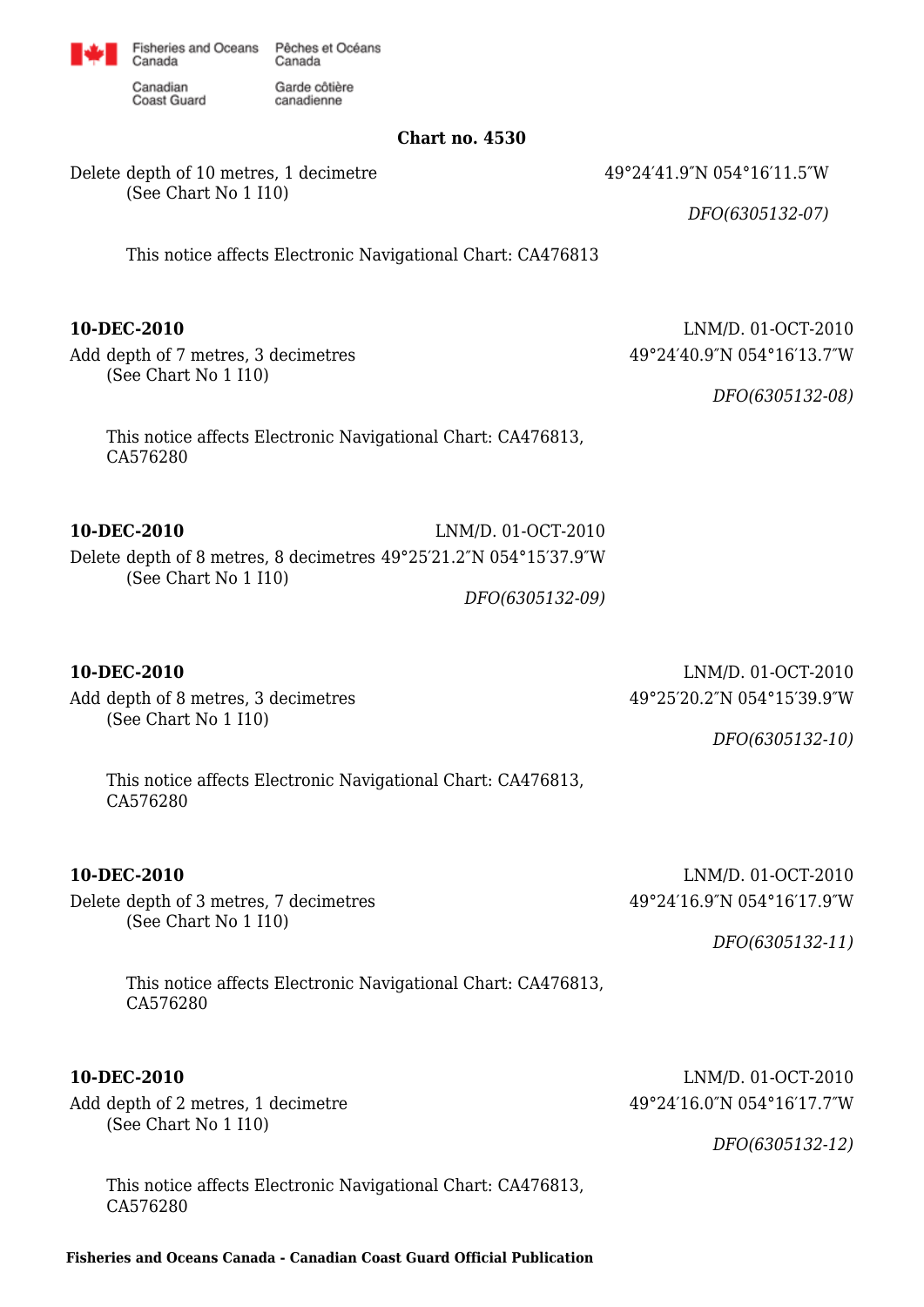

Garde côtière

canadienne

Canadian Coast Guard

Canada

### **Chart no. 4530**

**01-OCT-2010** LNM/D. 17-SEP-2010 49°27′06.0″N 053°58′15.0″W

*DFO(6305060-01)*

Delete note: DIAGRAM / DIAGRAMME See Sailing Directions Voir Instructions nautiques

This notice affects Electronic Navigational Chart: CA476279

### **17-SEP-2010** LNM/D. 23-OCT-2009

| Amend Fl 6s 13m 8M to read Fl 6s 13m 16M against light<br>(See Chart No. 1 P16)   | 49°36'03.6"N 054°09'29.3"W  |
|-----------------------------------------------------------------------------------|-----------------------------|
|                                                                                   | LL(378) DFO(6305022-01)     |
| This notice affects Electronic Navigational Chart: CA476279                       |                             |
|                                                                                   |                             |
| 17-SEP-2010                                                                       | LNM/D. 23-OCT-2009          |
| Delete green port hand lighted spar buoy FIG, marked JM3/1<br>(See Chart No 1 Qq) | 49°27'48.0"N 053°57'00.0"W  |
|                                                                                   | LL(399.125) DFO(6305044-01) |
|                                                                                   |                             |

This notice affects Electronic Navigational Chart: CA476279

| 17-SEP-2010                                                                  | LNM/D. 23-OCT-2009         |
|------------------------------------------------------------------------------|----------------------------|
| Add green port hand lighted spar buoy FIG, marked JM1<br>(See Chart No 1 Qq) | 49°27′44.6″N 053°56′55.4″W |
|                                                                              | LL(399.41) DFO(6305045-01) |

This notice affects Electronic Navigational Chart: CA476279

| 17-SEP-2010                                                                     | LNM/D. 23-OCT-2009                           |
|---------------------------------------------------------------------------------|----------------------------------------------|
| Add red starboard hand lighted spar buoy FIR, marked JM2<br>(See Chart No 1 Qf) | $49^{\circ}27'46.7''N 053^{\circ}57'02.7''W$ |
|                                                                                 | LL(400) DFO(6305046-01)                      |

This notice affects Electronic Navigational Chart: CA476279

**23-OCT-2009** LNM/D. 26-OCT-2007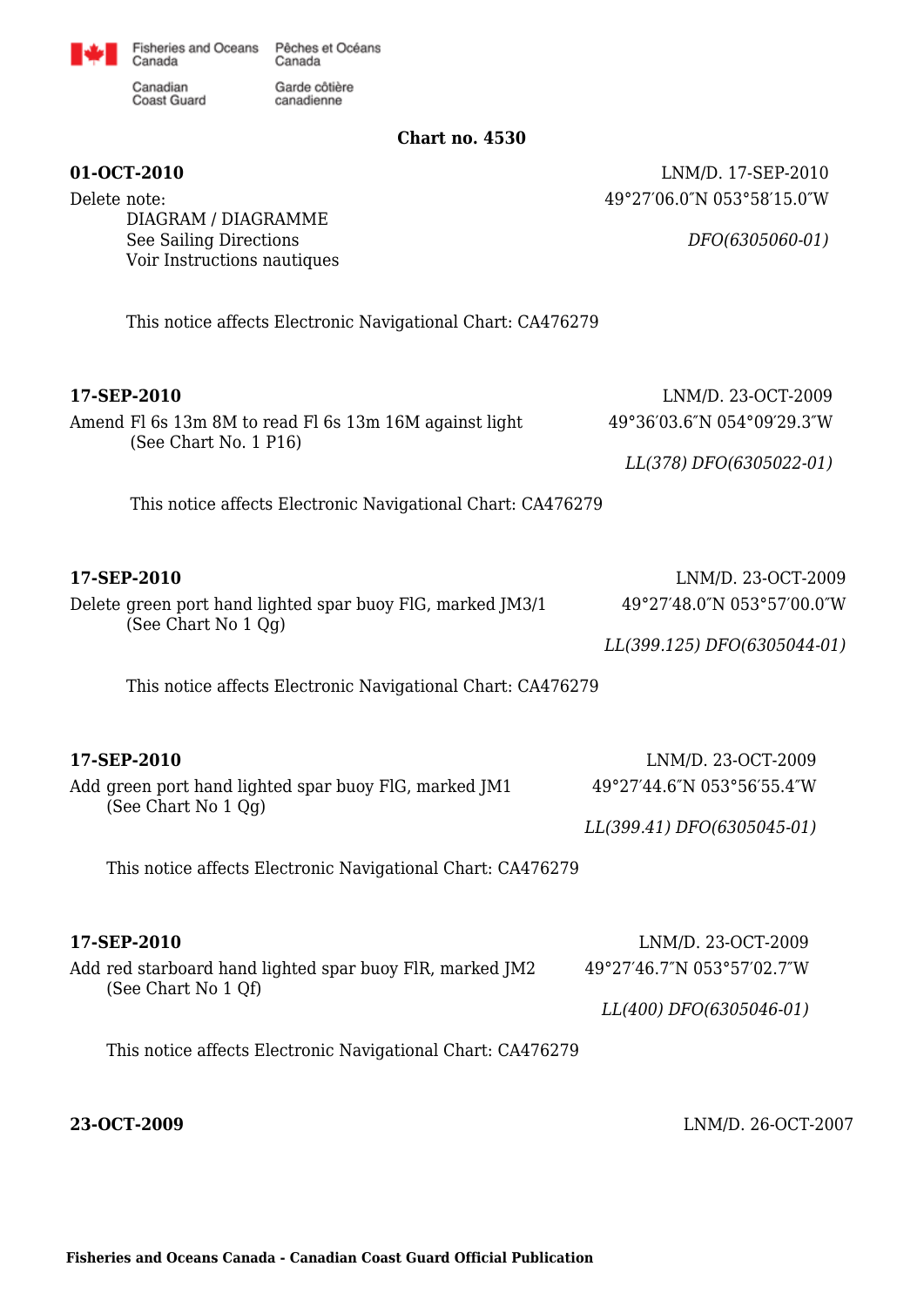

Garde côtière

canadienne

Canadian **Coast Guard** 

Canada

**Chart no. 4530**

Add breakwater with legend Bkw

This notice affects Electronic Navigational Chart: CA476279

Delete light FlR (See Chart No 1 P1) joining 49°27′36.3″N 053°57′28.8″W 49°27′35.5″N 053°57′23.3″W and 49°27′32.6″N 053°57′22.2″W

*DFO(6304612-01)*

**23-OCT-2009** LNM/D. 26-OCT-2007 49°27′32.2″N 053°57′27.0″W

*(N2008041) LL(397) DFO(6304612-02)*

*(N2008041) LL(397) DFO(6304612-03)*

This notice affects Electronic Navigational Chart: CA476279

**23-OCT-2009** LNM/D. 26-OCT-2007

Add light FlR (See Chart No 1 P1)

> This notice affects Electronic Navigational Chart: CA476279

Amend note Adjoining Chart/Carte adjacente 4531 to read Adjoining Chart/Carte adjacente 4862

49°27′32.6″N 053°57′22.2″W

**26-OCT-2007** LNM/D. 09-DEC-2005 centre of west border

*DFO(6303536-12)*

**26-OCT-2007** LNM/D. 09-DEC-2005 Amend note Adjoining Chart/Carte adjacente 4520 to read Adjoining Chart/Carte adjacente 4820

right side of north border

*DFO(6303536-13)*

**09-DEC-2005** LNM/D. 18-NOV-2005 Amend Fl to read Fl G against buoy marked JM3/1 49°27'47.8"N 053°57'00.0"W

*LL(399.125) DFO(6302485-01)*

**18-NOV-2005** LNM/D. 22-JUL-2005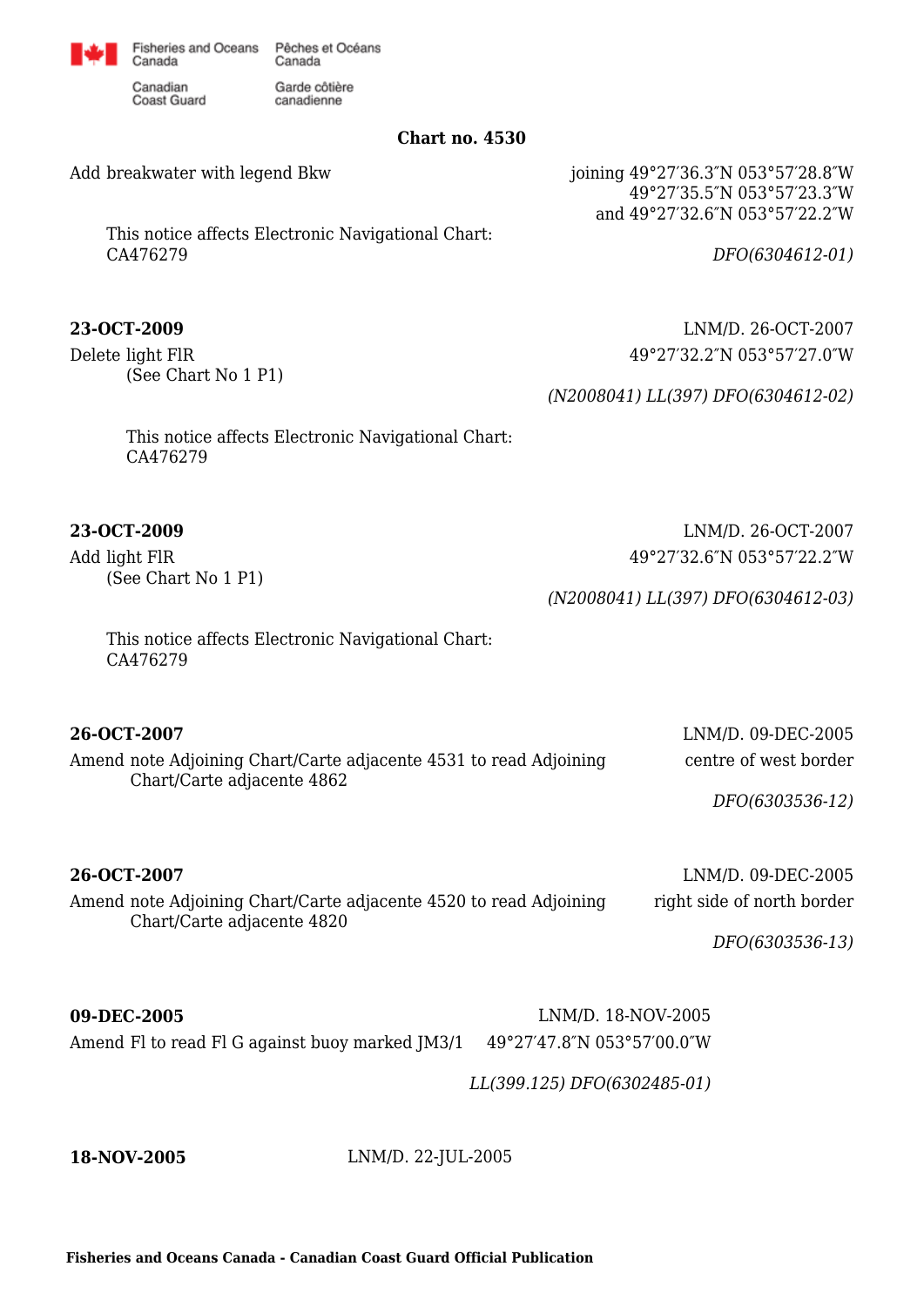

Garde côtière

canadienne

Canadian **Coast Guard** 

Canada

**Chart no. 4530**

Add light FlR 49°28′25.0″N 054°03′27.0″W

*(N2004154) LL(393.7) DFO(6301846-01)*

**18-NOV-2005** LNM/D. 22-JUL-2005 Add wharf between 49°28′25.0″N 054°03′27.0″W and 49°28′26.6″N 054°03′27.4″W

*DFO(6301846-02)*

**22-JUL-2005** LNM/D. 14-JAN-2005 Add light ′FlG′ against green port hand spar buoy, marked JA1 49°28′34.8″N 054°02′58.0″W

*LL(393.5) DFO(6302370-01)*

**22-JUL-2005** LNM/D. 14-JAN-2005 Add light ′FlR′ against red starboard hand spar buoy, marked JA2 49°28′29.4″N 054°03′09.6″W

*LL(393.6) DFO(6302370-02)*

**14-JAN-2005** LNM/D. 02-MAY-2003 Delete light FlG 49°36′36.6″N 054°10′57.4″W

*(N2004191) LL(378.7) DFO(6302102-01)*

**14-JAN-2005** LNM/D. 02-MAY-2003 Delete depth of 5 metres, 8 decimetres 49°36′37.8″N 054°10′56.3″W

*DFO(6302102-02)*

**14-JAN-2005** LNM/D. 02-MAY-2003

Add breakwater joining 49°36′34.4″N 054°10′54.9″W 49°36′36.3″N 054°10′55.0″W and 49°36′38.5″N 054°10′56.4″W

*DFO(6302102-03)*

**14-JAN-2005** LNM/D. 02-MAY-2003

**Fisheries and Oceans Canada - Canadian Coast Guard Official Publication**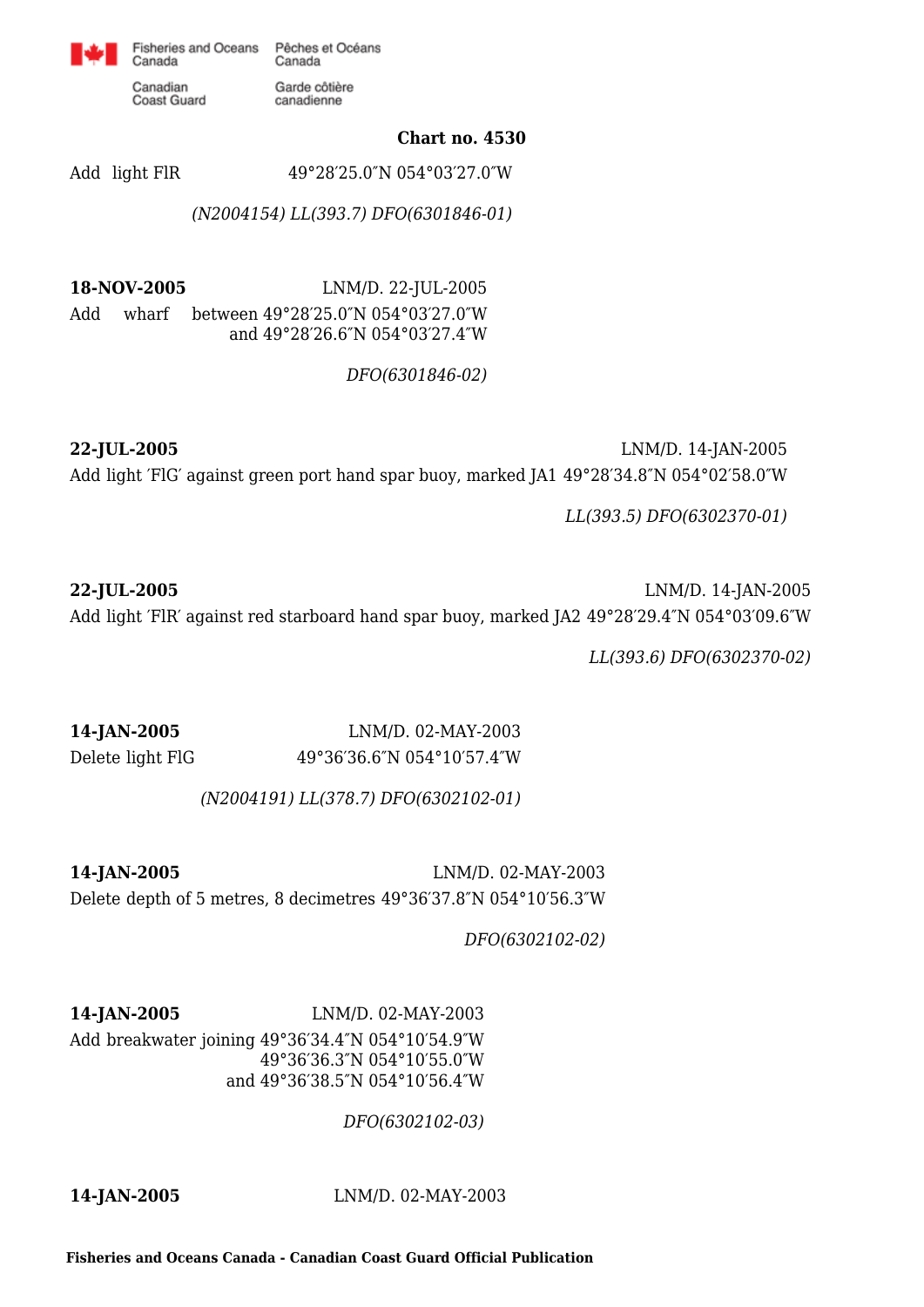

Garde côtière

canadienne

Canadian Coast Guard

Canada

**Chart no. 4530**

Add light FlG 49°36′38.5″N 054°10′56.4″W

*(N2004191) LL(378.7) DFO(6302102-04)*

**02-MAY-2003** LNM/D. 14-MAR-2003 Delete light FR 49°27′15.8″N 053°57′26.7″W

*(N2002041) LL(398) DFO(6300283-01)*

**02-MAY-2003** LNM/D. 14-MAR-2003 49°28′44.9″N 053°54′08.6″W

Replace red starboard hand pillar light and whistle buoy Fl R, WHIS, marked J4 with red starboard hand pillar light buoy Fl R, marked J4

*(N2002071) LL(402) DFO(6300423-01)*

**14-MAR-2003** LNM/D. 21-FEB-2003 Delete light FIR 49°34′17.0″N 054°18′01.0″W

*LL(372.7) DFO(6300764-01)*

**14-MAR-2003** LNM/D. 21-FEB-2003 Add light FIR 49°34′15.8″N 054°18′05.5″W

*LL(372.7) DFO(6300764-02)*

**14-MAR-2003** LNM/D. 21-FEB-2003 Delete dolphin and legend ″Dn″ 49°34′17.0″N 054°18′01.0″W

*DFO(6300764-03)*

**21-FEB-2003** LNM/D. 27-DEC-2002 Delete dangerous underwater rock of 2m or less 49°29′19.0″N 053°48′54.0″W

*DFO(6300810-01)*

**27-DEC-2002**

Delete green, port hand can buoy, marked DX5 49°33′45.0″N 054°16′04.0″W

*(N2000177) DFO(6828994-01)*

**Fisheries and Oceans Canada - Canadian Coast Guard Official Publication**